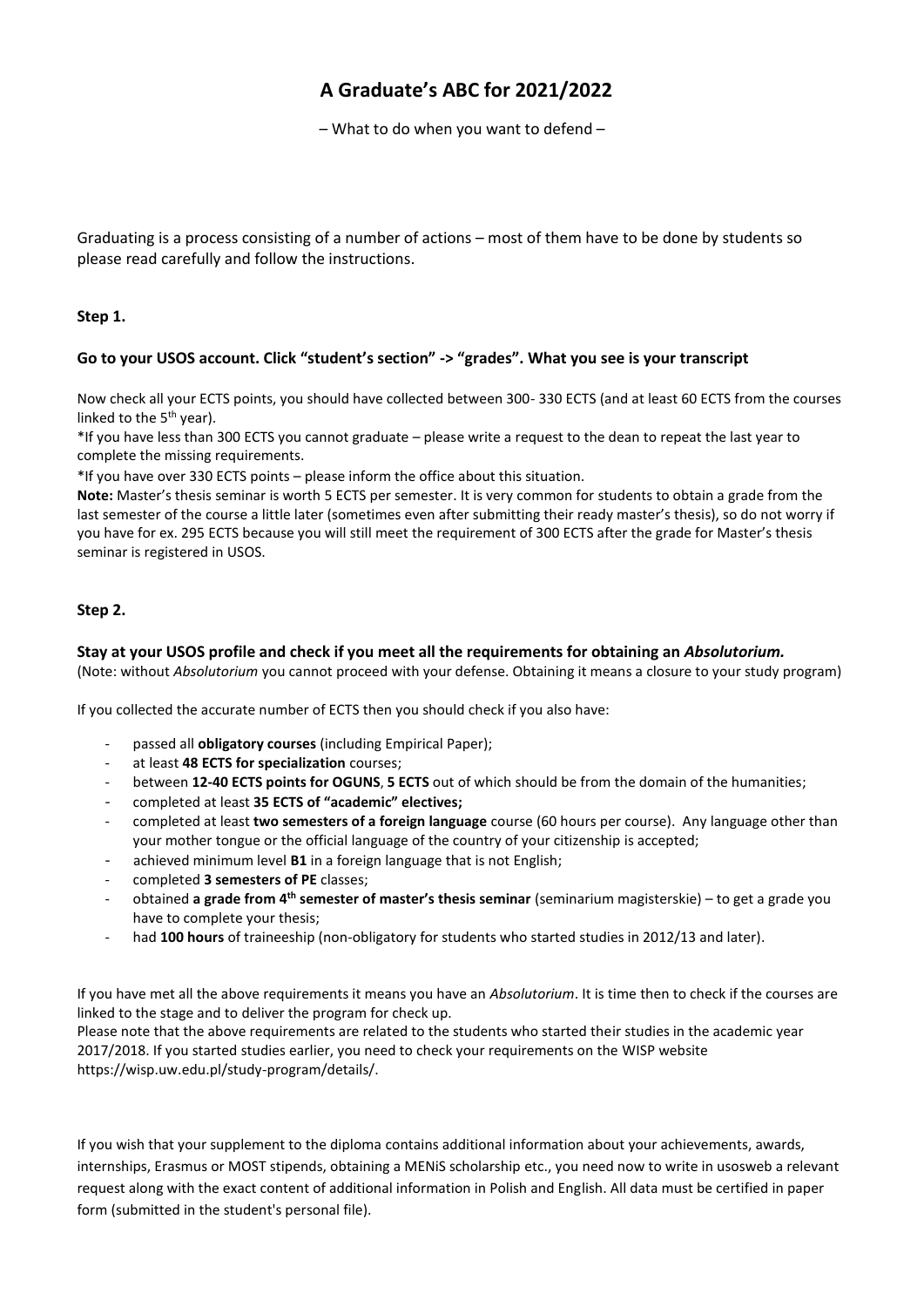### **Step 3.**

#### **Finalizing your specialization process**

In order to do so you should collect at least 48 ECTS from specialization courses. Then you need **to write and send a request (along with the transcript of records issued from USOS)** to the head of a given specialization asking for a credit. The request must include names of the courses, achieved grades and numbers of ETCS.

If you collected 48 ECTS from different specialization paths it means you will be credited a "general specialization" after you write a request to the Vice-Dean for Student's Affairs, dr hab. Kamilla Bargiel-Matusiewicz. Such request should be sent to the WISP office.

If you fulfilled all requirements from 2 specializations you should write 2 requests to the heads of both specializations.

**Whenever your request form is ready please send a scan of it to a head of your specialization (in case of general specialization a request should be sent to the WISP office) along with the transcript of records issued from USOS**. **Do not wait with it till the very last moment, because considering such request requires time and it can happen that a head of your specialization is out of office due to e.g. holidays.** 

The specialization is credited when a final grade (GPA from the specialization courses) is registered in usos.

#### **Step 4.**

#### **Prepare your Master's thesis in the formal way**

Your master's thesis should include some formal elements. Please check the WISP website (ACADEMICS -> Graduates ABC[\) https://wisp.uw.edu.pl/academics/graduates-abc/.](https://wisp.uw.edu.pl/academics/graduates-abc/) Make sure you have the first three pages done EXACTLY in the way it is specified in a template. If you wish the office to check your first 3 pages before you complete your thesis, just send the file in pdf and word format t[o office@wisp.uw.edu.pl](mailto:Office@wisp.uw.edu.pl) to verify.

This is the best moment for proofreading the thesis one last time to make sure there are no mistakes in there.

#### **Step 5.**

#### **Sending your Master's thesis to your supervisor**

When your thesis is ready please send to your tutor a file with a final version of the thesis in PDF format. It should be the whole version of your thesis, from the title til the last page, including bibliography and attachments. The tutor, after checking the file, will send it to the office. We do not require a paper version of your thesis, so you do not need to print it.

Please check in usos if your 4<sup>th</sup> semester of a master seminar course has been graded. If not, you need to ask your supervisor to put a grade in the USOS protocol.

#### **Step 6.**

#### **Uploading your Master's thesis to the APD (University of Warsaw Theses Archive)**

After the thesis is accepted by the office from the formal point of view, you will be asked to **log in to APD**  <https://apd.uw.edu.pl/> and upload your thesis there (you log in in the same way as to your account in USOS). The file should be of course the final version of your thesis (the whole version with bibliography and attachments) in **PDF format.** The thesis file can be named in any way.

The APD form will also require filling the fields:

- "Title" just in Polish;

- "Key words" (they should reflect subject matter of your thesis) both in English and Polish;
- "Abstracts" (copy it directly from your thesis 2nd & 3rd formal pages) both in English and Polish;

 Before you upload your thesis, you will be asked by the system to approve the author's statement Then you need to continue the procedure as instructed.